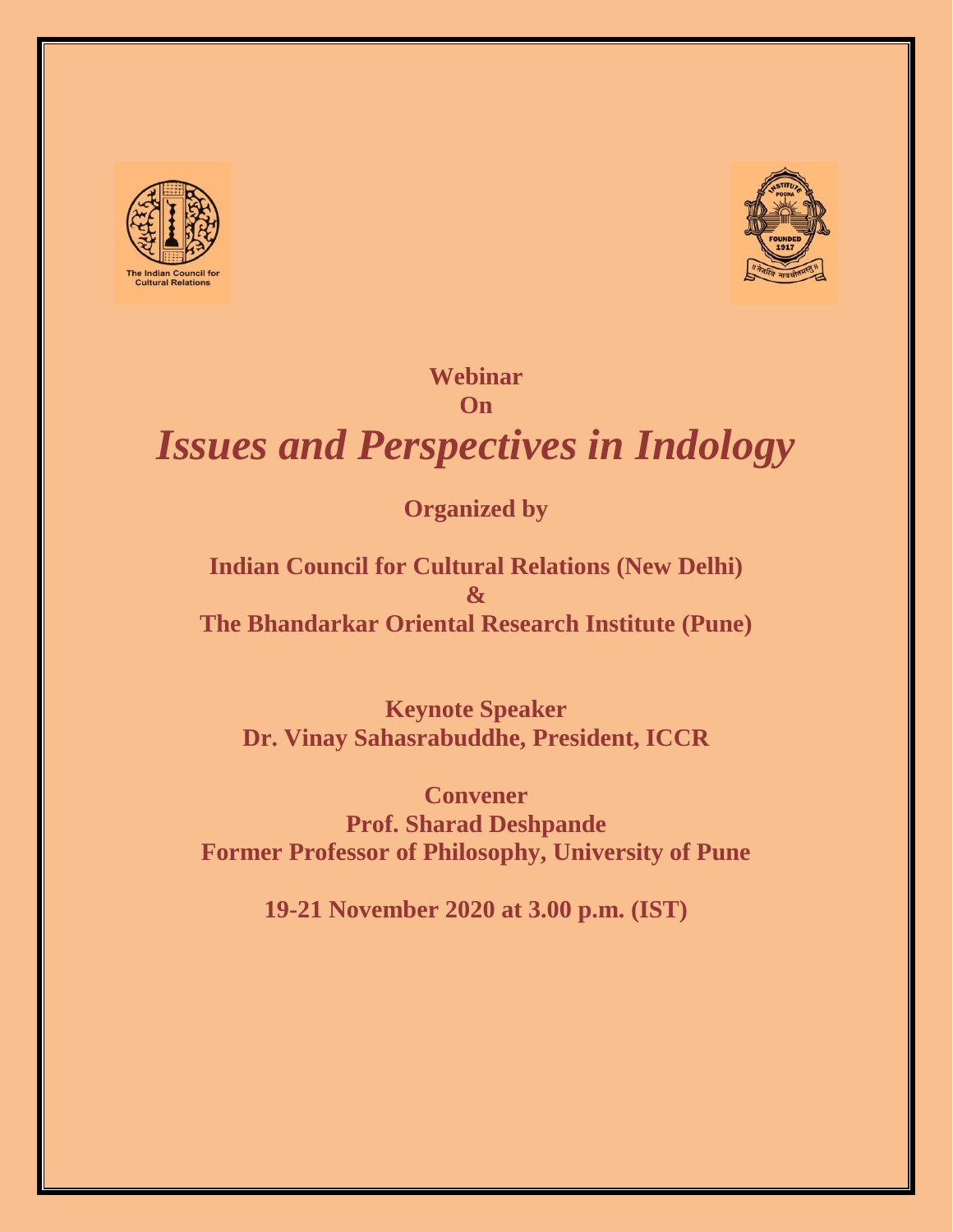# **Indian Council of Cultural Relations**

Maulana Abul Kalam Azad, the first Education Minister of independent India, founded the Indian Council for Cultural Relations (ICCR) on 9th April 1950.

The objectives of the Council are to participate in the formulation and implementation of policies and programmes relating to India's external cultural relations; to foster and strengthen cultural relations and mutual understanding between India and other countries; to promote cultural exchanges with other countries and people; to establish and develop relations with national and international organizations in the field of culture; and to take such measures as may be required to further these objectives.

The ICCR is about a communion of cultures, a creative dialogue with other nations. To facilitate this interaction with world cultures, the Council strives to articulate and demonstrate the diversity and richness of the cultures of India, both in and with other countries of the world.

The Council prides itself on being a pre-eminent institution engaged in cultural diplomacy and the sponsor of intellectual exchanges between India and partner countries. It is the Council's resolve to continue to symbolize India's great cultural and educational efflorescence in the years to come.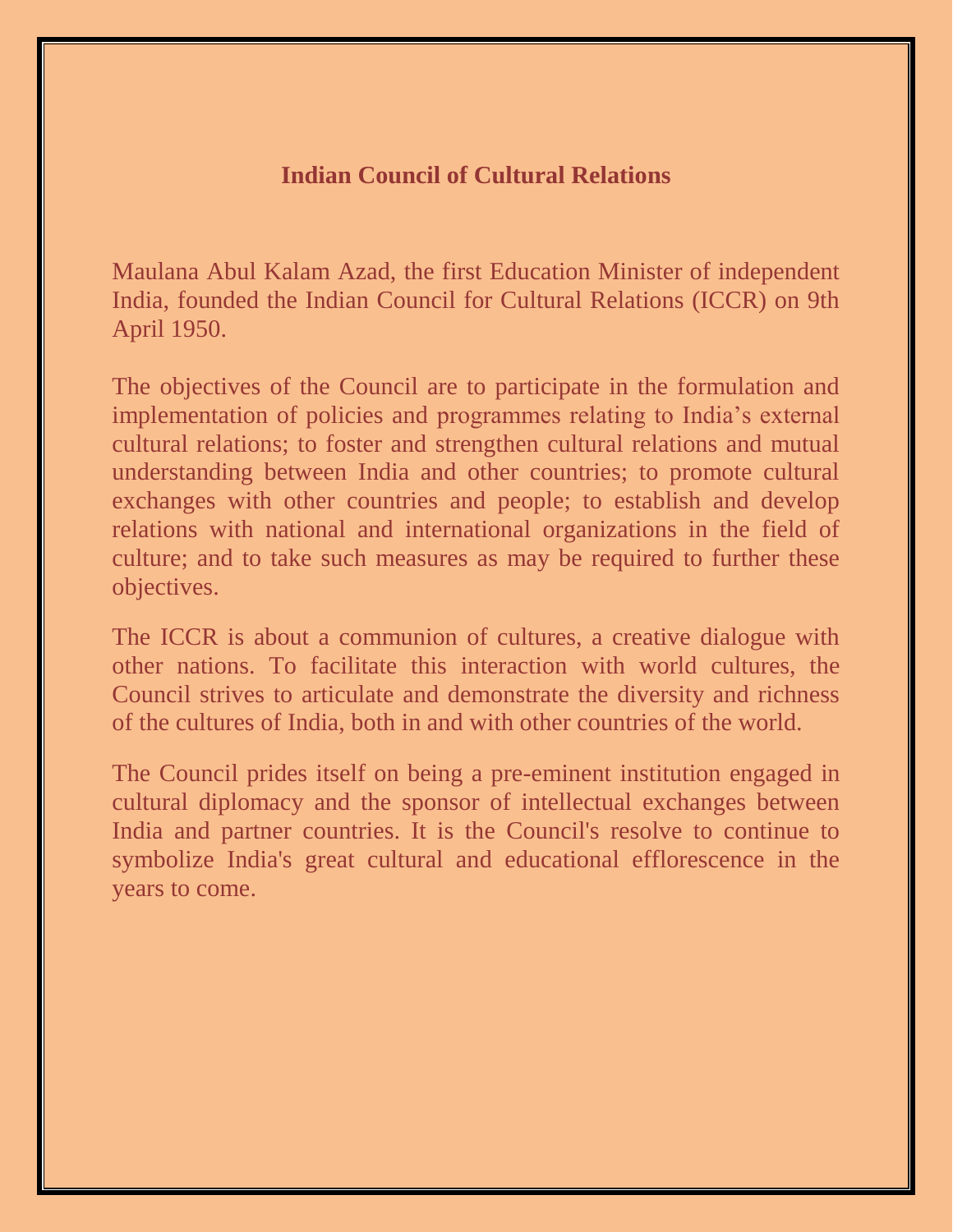### **Message**



It is my delight to be a part of the Indology Webinar which is organized by ICCR in collaboration with the Bhandarkar Oriental Research Institute, Pune. ICCR took the initiative of organizing the Indology Conference in the year 2015 and the first Indology Conference was held in New Delhi at Rashtrapati Bhavan. Subsequently, conferences were held in the years 2016 in China and 2018 at St Petersburg, Russia. In this series, a 3-day webinar on *Issues and Perspectives in Indology* is being organized from 19-21 November 2020, that is intended to develop a network of academic communication and conceptual construct through the creation of a common platform for discussing and understanding the methodologies utilized for studying the historical and comparative method based on Indian texts in the study of Indian society, its traditions, heritage and civilizational values.

I am sure the webinar will highlight the true spirit of Indian culture and its genesis and touch upon various aspects of Indian traditions, be it *Natyasastra*, *the Study of Sanskrit Sources*, or the *Indian Sculptural Tradition* or future prospects and importance of studying Indology and also help in identifying the challenges we are facing so as to acknowledge them and carve a way forward.

The present scenario has confirmed our belief in our Indian traditions, be it the "Namaskara" (the Indian way of greeting), Ayurveda (the importance of age old natural remedies), astronomy (jyotisha), Vedic mathematics or philosophy— the list is inexhaustible. It is high time that we identify and promote our knowledge systems and understand contemporary relevance of Indological research.

> (Dinesh K Patnaik) Director General, ICCR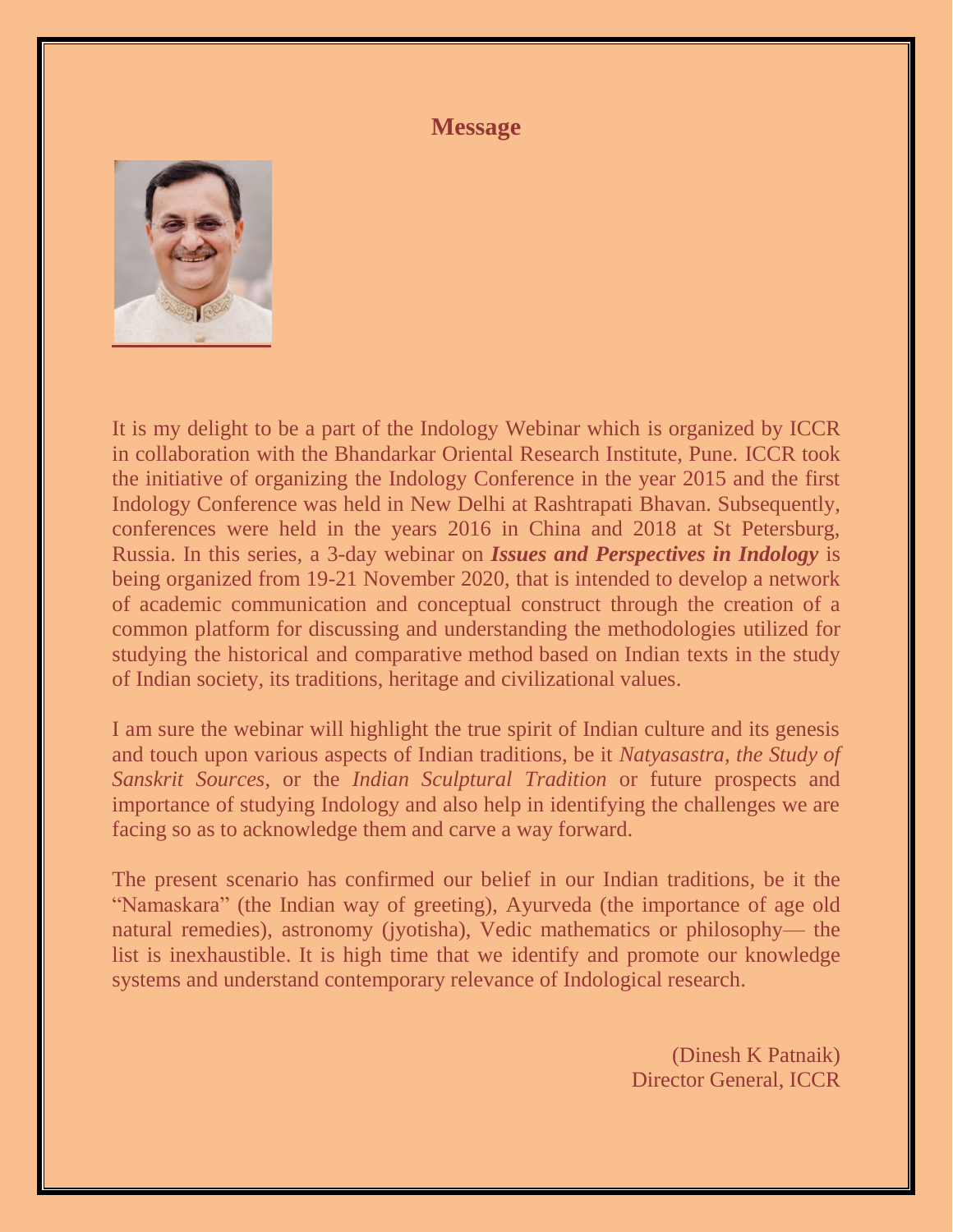### **Concept Note**

# *Issues and Perspectives in Indology*

Classical Indology during colonial era is marked by a thorough and painstaking scholarship of such eminent Indologists as William Jones, Henry Thomas Colebrooke, Max Müller and others in translating some of the key texts of ancient Indian civilization and making them available to the modern Western civilization. However, based on relevant observations, a strong argument in the recent past has developed challenging many presuppositions of classical Indology, especially its subtext that Indian civilization is mythical, esoteric and other-worldly, without a sense of history, devoid of scientific temper, incapable of developing theoretical and practical sciences. This argument invites a judicious and a nonbiased re-examination of many theories in circulation as also exploration of hitherto unnoticed aspects of Indian civilization giving rise to 'New Indology'.

How should Indian scholars contribute to the generation of a new Indology in partnership with their confreres in the global arena in a manner which is true to the spirit and substance of India's rich, varied and living cultural heritage? What would be the appropriate epistemological underpinning of such a reconstructed *Bhārat-Vidyā* that could serve as a vehicle to understand India's civilizational self?

Focusing on these questions, a three day Webinar was organized by Indian Council for Cultural Relations (ICCR) New Delhi, in association with Bhandarkar Oriental Research Institute (BORI) Pune, on 19-21 November 2020 to address some of the methodological, textualhistorical, architectural, sociological, and environmental issues involved in understanding the complexities of Indian society with particular attention to desiderata including the identification and use of source materials, knowledge systems, and methods of translation and interpretation. The objectives of the webinar are **(a)** to focus on Indological research in contemporary perspective **(b)** to take forward some major debates in Indology, and **(c)** to stress interdisciplinary potential of Indology.

> Prof. Sharad Deshpande, *Convener*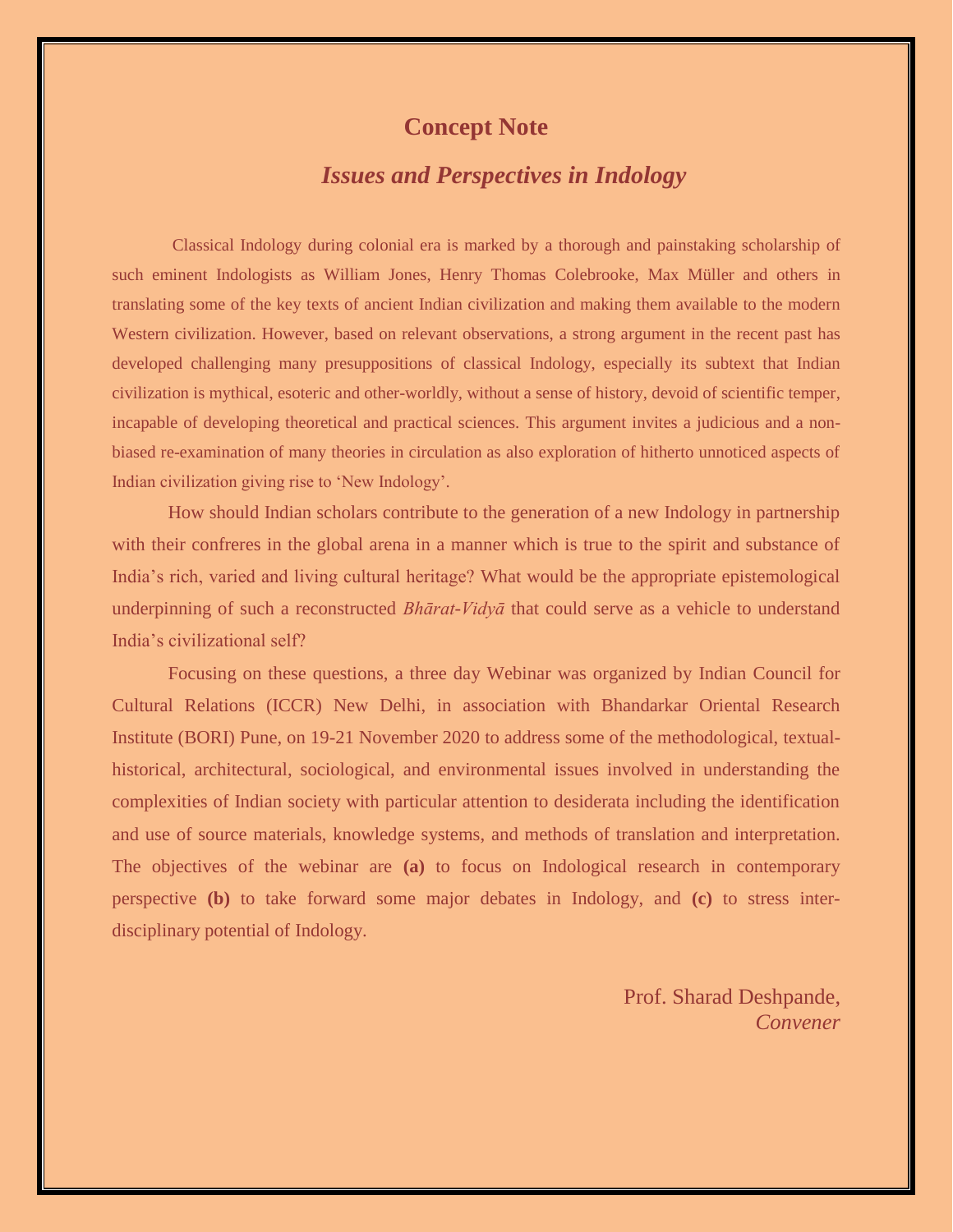# **Schedule of Webinar**

#### **Date & Time:19-21 November 2020 Platform: CISCO-Webex Platform of ICCR**

#### **Opening Day**: **Thursday**, **19 November 2020** – **3.00 to 5.00 p.m. (IST)**

- \* **Welcome** by **Shri. Prashant Pise**, Deputy Director General, ICCR and **Dr. Shrinand Bapat**, Secretary, BORI.
- **\* Introductory Remarks** by **Prof. Sharad Deshpande**, Convener of the Webinar.
- \* **Keynote Address** by **Dr. Vinay Sahasrabuddhe**, President, ICCR.
- \* *Presentations*:
	- i) **Prof. Michel Danino (**IIT Gandhi Nagar): *The Uneven Playing Field of Indology*
	- ii) **Dr. Joydeep Bagchee** (Hindu University, USA): *Prolegomena to Future Indology*
- **Question & Answer Session**

**Day 2: Friday**, **20 November 2020** – **3.00 to 5.00 p.m. (IST)**

- **\* Prof. Sharad Deshpande** (Convener): **Introductory Remarks**
- **\*** *Presentations*:
	- i) **Prof. Arvind Jamkhedkar (**Chairman, ICHR) : *The Study of Sanskrit Sources and Medieval History of India*
	- ii) **Dr. Nanditha Krishna** (CPR Institute of Indological Research, Chennai) : *Integrating the Environment into Indian History*
- **Question & Answer Session**

**Day 3: Saturday**, **21 November 2020 – 3.00 to 5.00 p.m. (IST)**

- \* **Prof. Sharad Deshpande** (Convener) **Introductory Remarks**
- \* *Presentations*:
	- i) **Prof. Radhavallabh Tripathi,** (Former VC, Rashtriya Sanskrit Vidyapeeth): *Why Natyasastra is neglected disciple of Indology*
	- ii) **Prof. Deepak Kannal** (MS University, Vadodara): *Tradition of Anonymity and Indian Sculptural Tradition*
- \* **Question & Answer Session**
- **\* Dr. Amruta Natu (BORI): Vote of Thanks**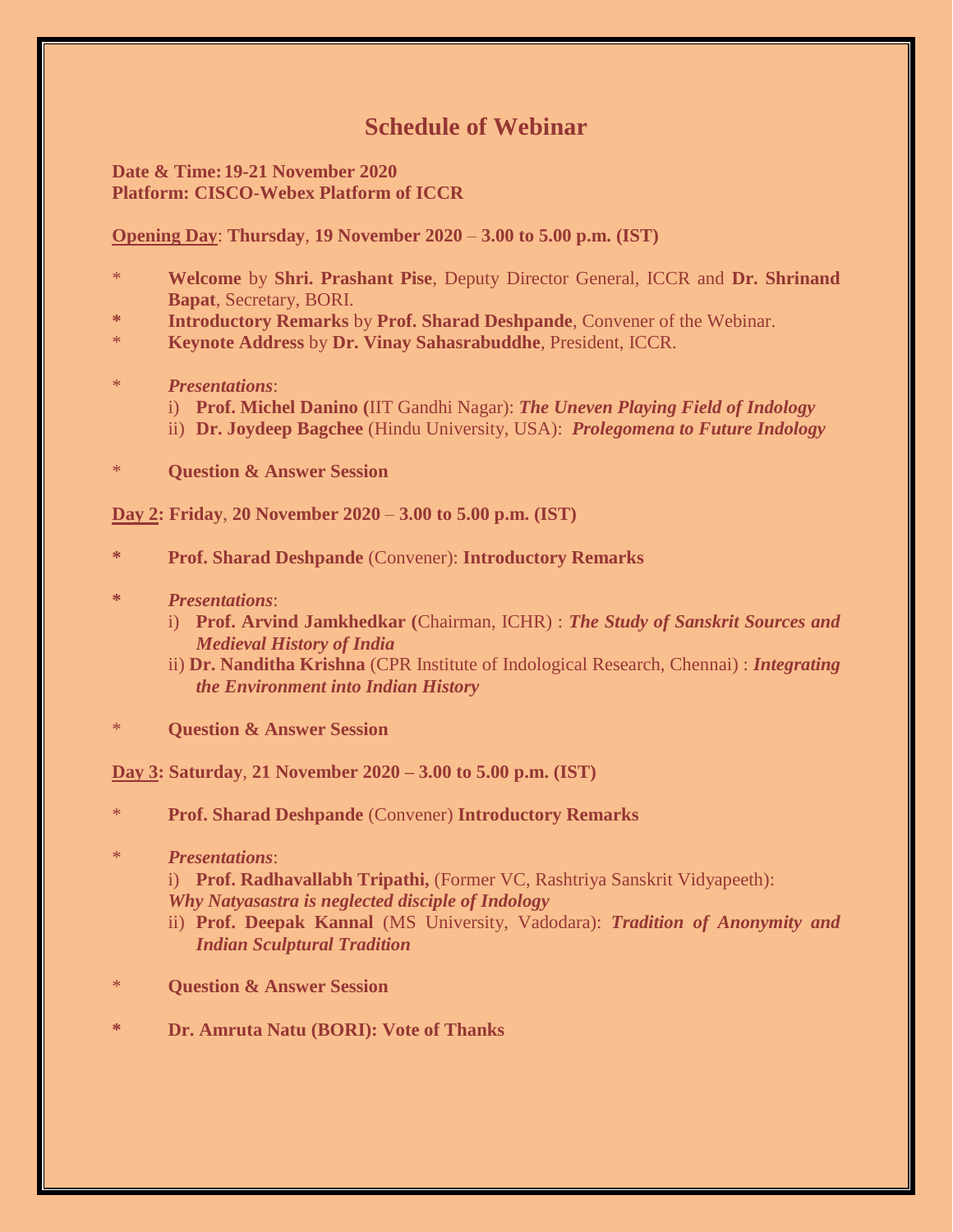### **Brief about the Participant speakers for the Three day webinar On** *Issues and Perspectives in Indology*



**Dr. Vinay Sahasrabuddhe, President ICCR (Keynote Speaker)**

#### *Key-Note*

*Abstract***:** The Greek and the Egyptian civilizations, very influential and also culturally rich once upon a time have ceased to exist in the course of history. But Indian civilization has survived over the last 5000 years or so despite disruptions and long periods of subjugation by foreign powers. The resilience of Indian culture lies in its extraordinary capacity to assimilate and even integrate religious beliefs, languages and ways of living from other cultures by keeping its core of values---religious, spiritual and ethical--intact. This remarkable feature of Indian culture invites Indologists to explore history of India's past with a fresh outlook using new methods of interpretation of Indian culture that comprises the rich philosophies of Vedanta, Buddhism and Jainism.



**Prof. Sharad Deshpande (Convener)** *Former Professor of Philosophy, University of Pune*

*Abstract***:** Among all humanistic disciplines Indology is probably the most vulnerable to positions, perspectives and even political ideologies, However, there is a need to have a fresh approach to many existing views and theories giving rise to "New Indology"; which, on the one hand will be free from colonial mind-set with its many contested presuppositions about Indian civilization, but at the same time it will succumb to extreme positions on India's past, its value systems, religious beliefs and cultural practices. The New Indology will have to work on the vast "middle ground" that exists in between extreme positions.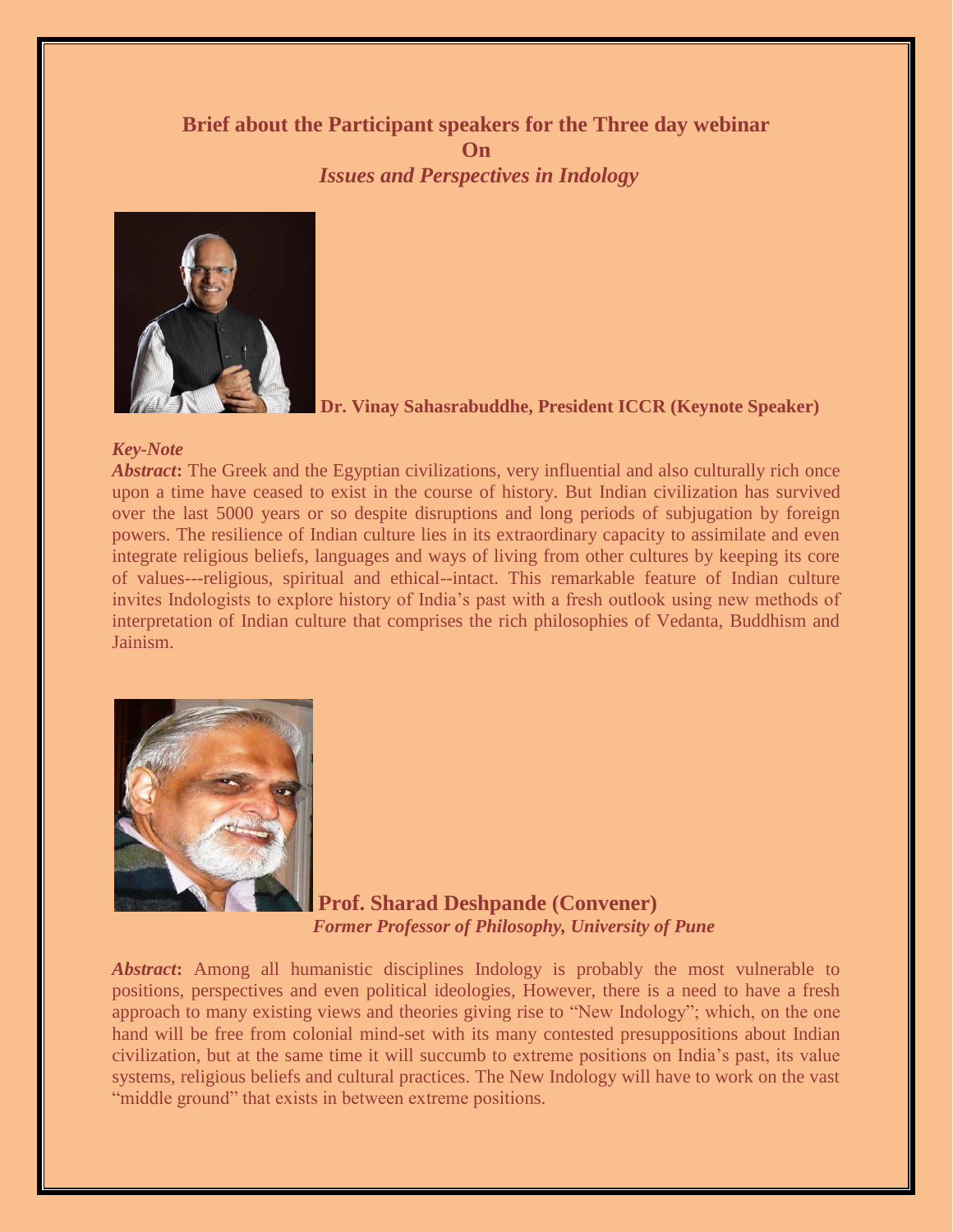

#### **Prof. Michel Danino** *Visiting Professor I.I.T. Gandhinagar*

#### **Abstract:** *The Uneven Playing Field of Indology*

This presentation argues that current Indological studies are inflected by Western dominance. This dominance is institutional and systemic but also conceptual. While "Western" Indology has accomplished much of great value, it has also harmed India's self-perception. Indeed, behind these challenges lies the problem of how to deal with a living civilization and culture(s). Sensitivities have been trampled upon and too often Indian society, traditions, thought and belief systems have been sought to be labelled, categorized and theorized, rather than understood on their own terms. Indian civilization has been too often regarded as a milch cow expected to supply endless streams of data that Indian scholars were more often than not incompetent to make sense of. There has to be a road towards better attitudes and more fruitful and lasting work, and this presentation will conclude with a few suggestions on the way forward.



#### **Prof. Joydeep Bagchee,** *Hindu University, America*

#### *Abstract: Prolegomena to Any Future Indology*

The word "Prolegomena" in the title honors Sukthankar's landmark 1933 discussion of the Mahābhārata textual tradition, appended to the first volume of his critical edition of the Mahābhārata. Sukthankar's "Prolegomena" marked a watershed moment in the history of Indology. Sukthankar not only demonstrated that Indian scholars could learn and assimilate innovations in textual criticism and philology; he also proved that these methods, when applied objectively could validate and preserve the transmission and traditional reception of Indian texts. This presentation contrasts Sukthankar's careful philology with the ideological interventions German scholars made in ancient texts in the name of historical reconstruction. I will show how methods such as "text-historicism" and "contamination criticism" have failed to produce objective, unbiased results.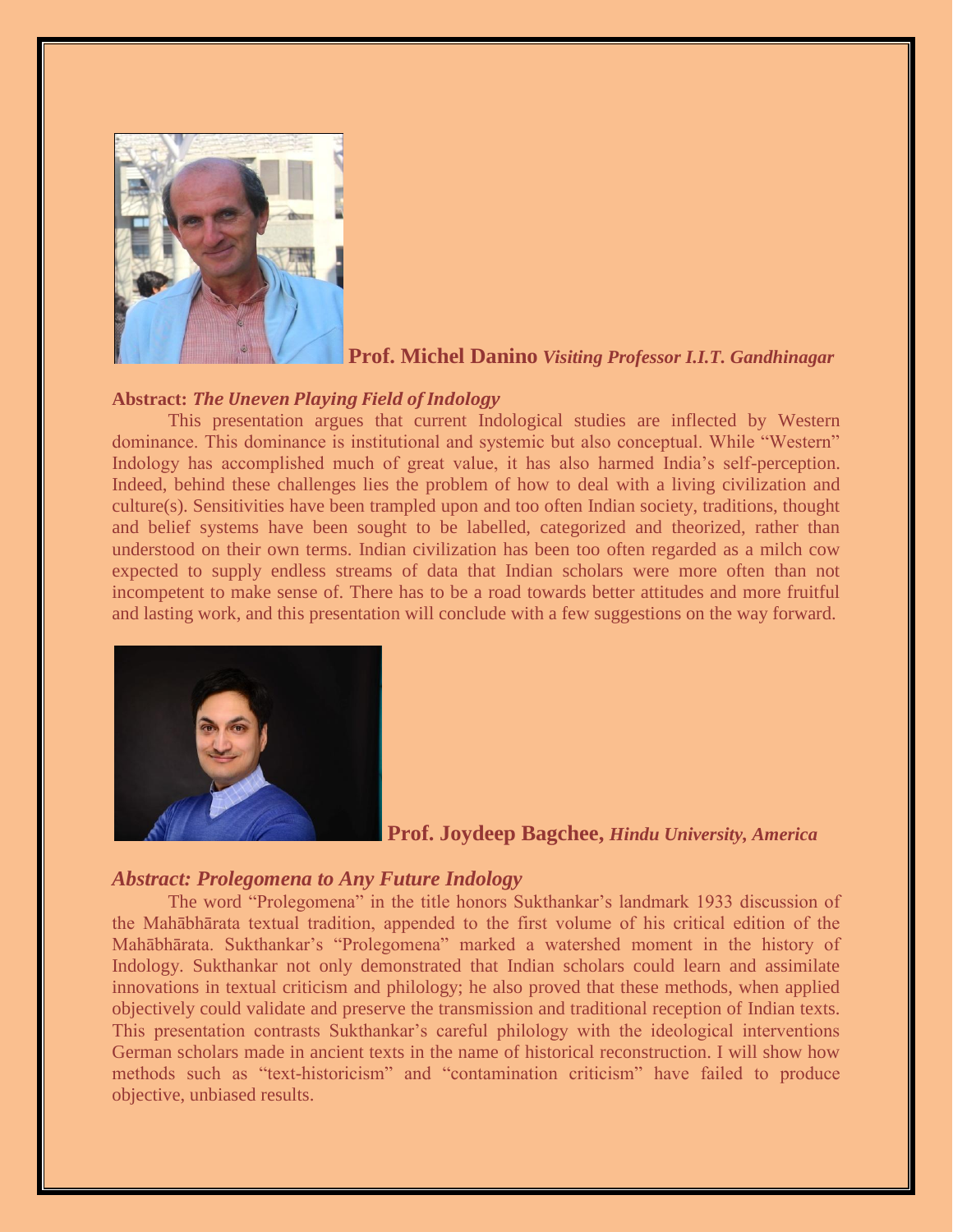

#### **Prof. Arvind P. Jamkhedkar***, Chairman, Indian Council of Historical Research Govt. of India*

#### **Abstract:** *The Study of Sanskrit Sources and the Medieval History of India*

While studying the Medieval History of India hardly any sources in Sanskrit are used whereas for the later medieval period the sources used are mostly in Persian in the form of *fermans*, Royal accounts maintained by Court, etc. which depicts socio-political aspects of later medieval period. In the case of the earlier part of the medieval period, the tendency is to brand the literature in Sanskrit and other Indian languages as poetry not reflecting socio-political aspects of life of the medieval society. However, studies like the study of Jagannath Cult, the study of 'agrahāra' inscriptions in the context of Rashtrakuta land grants, a study of the Śivālaya-māhātmya' of the Śiva-Purāna shed light on the socio-religious life during the medieval times. 'Āmalī-grāmamāhātmya' in the Sahyādri-khanda of the Skanda-Purāna offers a mixture of certain myths of Gond origin and the political role of the Gond chiefs in the post-Yadava medieval period.



**Dr. Nanditha Krishna** *C. P. Ramaswamy Aiyar Foundation Chennai.* 

#### **Abstract:** *The Environment and Indian History*

The impact of the environment on the history of India has been tremendous, such as the impact of the climate on the Indus Saraswati Civilization; the evolution of the Vedas from the region of the dying Saraswati to the resource rich Indo-Gangetic Plains; the forests of India as gleaned from the Ramayana; urbanization in the Mahabharata; and so on. The growing study of the impact of the environment on historical events and vice versa has led scholars to re-examine Indology. It behooves us to re-examine Indology from the perspective of the integration of environment and culture on the one hand, and the decimation and gradual desertification of the land and impoverishment of the people on the other, from the wealth of materials in our literature about the dependence of human beings on nature and their duties towards plants and sentient beings.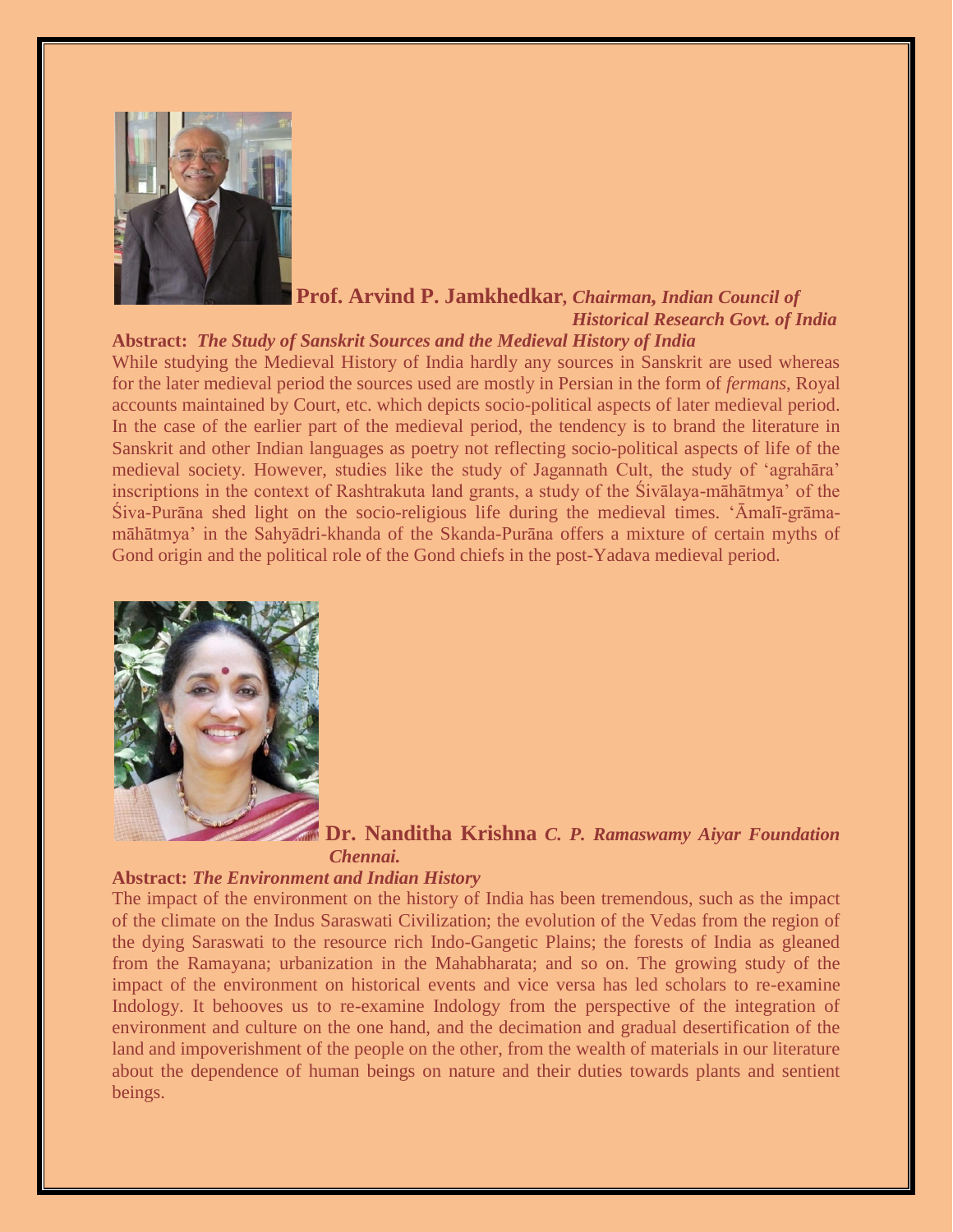

# **Prof. Radhavallabh Tripathi,** *Former Vice-Chancellor, Rashtriya Sanskrit Sansthan, Delhi*

#### **Abstract:** *Why Nāṭyaśāstra is a Neglected Discipline in Indology?*

*Nāṭyaśāstra* (NS) is a systematic presentation of the conceptual frameworks as well as the theories and the practices of theatre that had evolved during a few millennia in India in BCE. It casts an everlasting influence on the regional theatric traditions not only in India but on the theatric traditions of many other Asian countries too. During medieval period the *NS* has sunk in oblivion, the living traditions of its practice being disrupted at least in Northern India. The rediscovery of *NS* in nineteenth century became one of the most exciting events in the global history of aesthetics and theatre. Despite attempts at collecting the manuscripts of the *NS* and preparing critical editions, *NS* has remained a neglected discipline in Indological studies. This presentation aims at examining the reasons for an over-all apathy and indifference towards *NS* in the world of Indology.



**Prof. Deepak Kannal** *Former Professor of Art History and Aesthetics, M.S. University of Baroda* 

#### **Abstract:** *Tradition of Anonymity and Indian Sculptural History*

Ancient Indian Sculpture is one of the most neglected areas in Indian Art Historical studies. The Europeans were curious about the historical details but looked at it from the patronizing Orientalist perspective and did not consider Indian art as a classical tradition. As a result, the Indian artist was never given a status of a master. This presentation attempts to give a broad framework of the intrinsic study of Indian sculptural tradition based on the actual remains, their formal characteristics and stylistic evolution, morphological developments particularly from an Indian perspective with due awareness of the culture specificity of the evolutionary patterns. It tries to identify a number of masters and attribute a certain corpus of sculptural creation to each of them.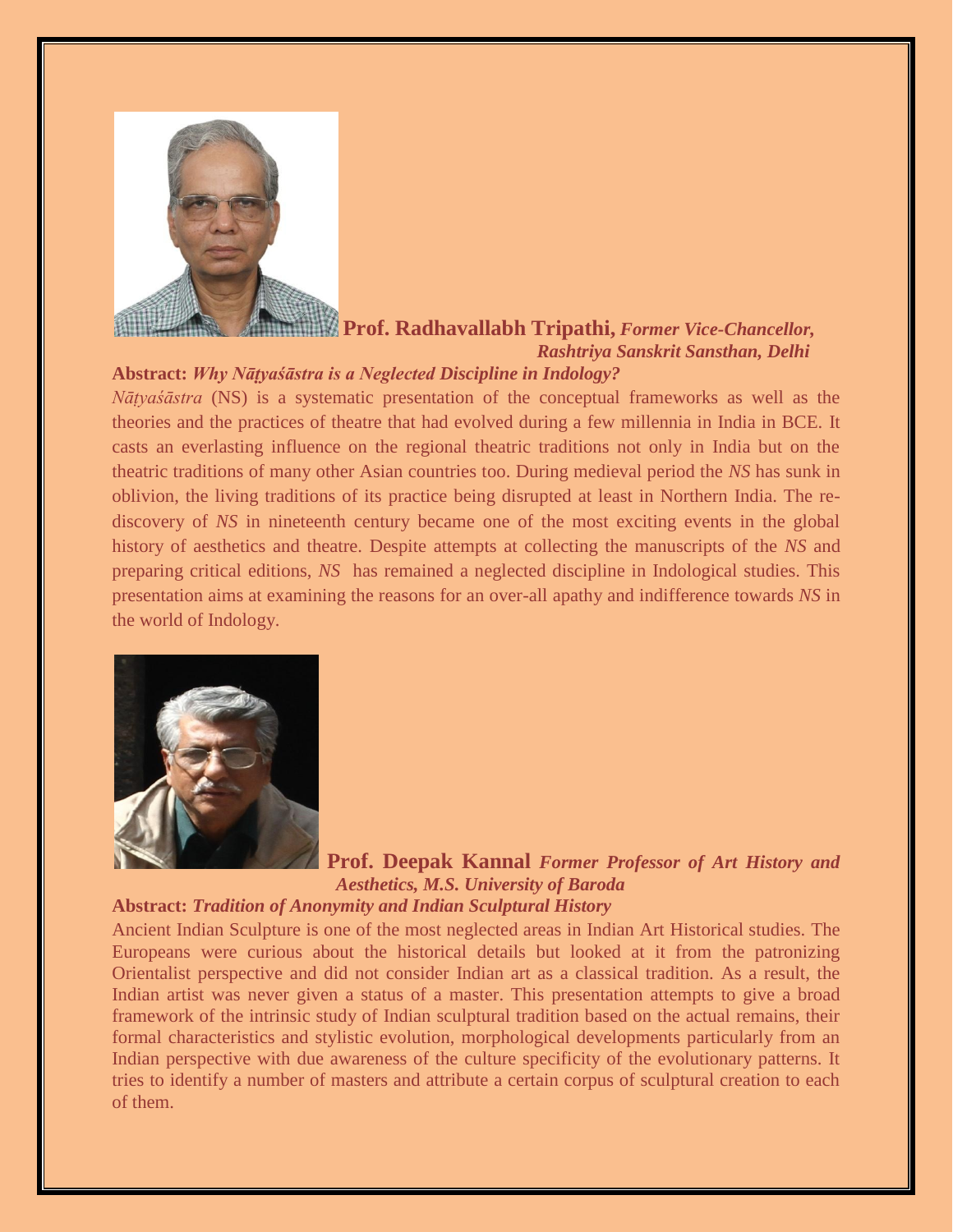#### *Brief about the Participant speakers:*



**Dr. Vinay Sahasrabuddhe** is the President of Indian Council for Cultural Relations (ICCR), Member of Parliament, Rajya Sabha and also Chairman of Parliamentary Standing Committee on Human Resources Development. An activist-researcher at the core, Dr. Sahasrabuddhe is the Vice President of Rambhau Mhalgi Prabodhini which is South Asia's only training and research academy for elected representatives and voluntary social workers. Dr. Sahasrabuddhe is currently the National In-Charge of twin departments of the party, viz Policy Research and Good Governance. A freelance journalist, Dr. Sahasrabuddhe is a regular contributor to several English and Marathi dailies and weeklies and a blogger as well. The University of Mumbai awarded him a doctorate in Politics in 2009 for his thesis 'Political Parties as Victims of Populism and Electoral Compulsions: A Quest for systemic Solutions' which was later published as a book, titled 'Beyond a Billion Ballots.'



**Professor Sharad Deshpande**'s teaching and research career in Indian and Western philosophy at University of Pune spans over four decades. He has held Tagore Fellowship at Indian Institute of Advanced Study, Shimla, British Council Visiting Fellowship at U.K., Visiting Fellowship at Maison De Sciences, Paris and a Visiting Professorship of Indian Council of Philosophical Research. Prof. Deshpande has widely lectured on various philosophical topics in Indian Universities. Prof. Deshpande's publications include eight books and a vast number of research articles in various journals and anthologies. *Philosophy in Colonial India* (ed) is his recent publication.



**Professor Michel Danino** has been living in India since 1977 and is an Indian citizen. An independent student of Indian civilization, he authored or edited several books on proto-historical India (including The Lost River: On the Trail of the Saraswati, Penguin Books 2010), Indian culture (including Indian Culture and India's Future, DK Printworld 2011) and knowledge systems. Since 2011, he has been teaching courses on Indian civilization and heritage at IIT Gandhinagar, where he is currently visiting professor. In 2017, he was awarded *Padma Shri* by the Government of India.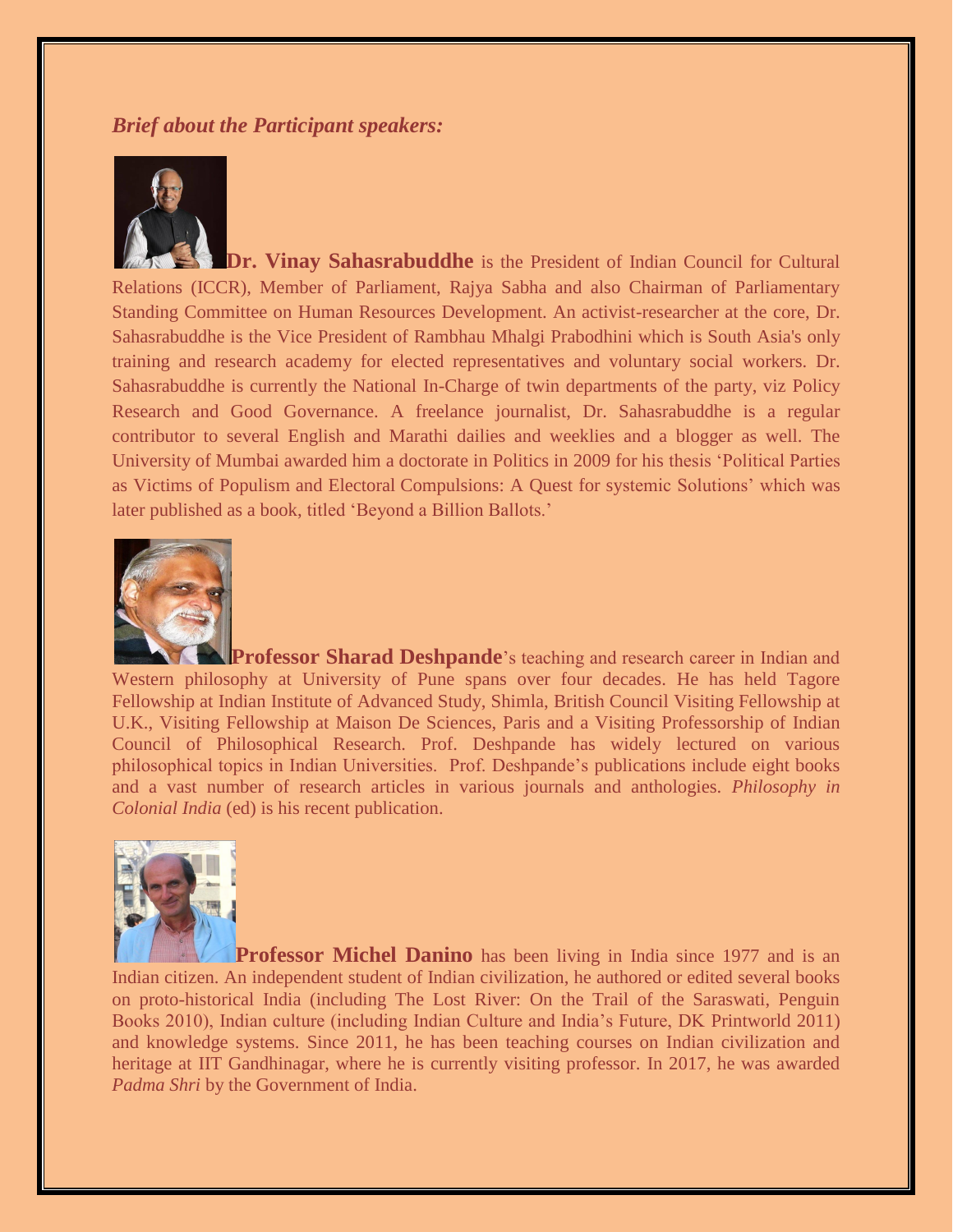

**Dr. Joydeep Bagchee** a Berlin-based Indologist, philosopher, and scholar of intellectual history. His research primarily focuses on the reception of Indian texts in the West in both the colonial and post-colonial periods. Prof. Bagchee holds a PhD from the New School for Social Research, New York in Philosophy. Together with Prof. Vishwa Adluri, he is a coauthor of the *Nay Science: A History of German Indology, Philology and Criticism*: *A Guide to Mahabharata Textual Criticism* He has also co-edited the volume: Argument and Design: The Unity of *Mahabharata*. Prof. Bagchi teaches courses in Orientalism, Race theory and the history of Humanities at the Hindu University of America.



**Dr. A.P. Jamkhedkar** has a Master's degree in Sanskrit and Linguistics and Ph.D in Ancient Indian Culture from Deccan College, Pune University. His teaching and research career spans over five decades. He was Director of Archaeology and Museums Government of Maharashtra (1977-97). He is associated with Asiatic Society of Mumbai, and presently, he is the Chancellor of the Deccan College, Pune (Deemed to be University) and the Chairman of the Indian Council of Historical Research.



**Dr. Nanditha Krishna** is a historian, environmentalist and author based in Chennai. She is currently the President of the C. P. Ramaswamy Aiyar Foundation. She has been a Professor, University of Madras and a D.Litt from Vidyasagar University, West Bengal. She has been documenting India's Ecological Heritage Traditions.

In 1990, she was deputed to the Archaeological Survey of India's restoration of Angkor Wat in Cambodia. She has researched the Khmer temples and reported on the restoration process. She is the author of twenty three books, including *Hinduism and Nature*, *Sacred Plants of India* and *Sacred Animals of India*, published by Penguin India.



Professor Radhavallabh Tripathi is a former Vice-Chancellor of Rashtriya Sanskrit Sansthan (Deemed University, Delhi) and has served as Professor at